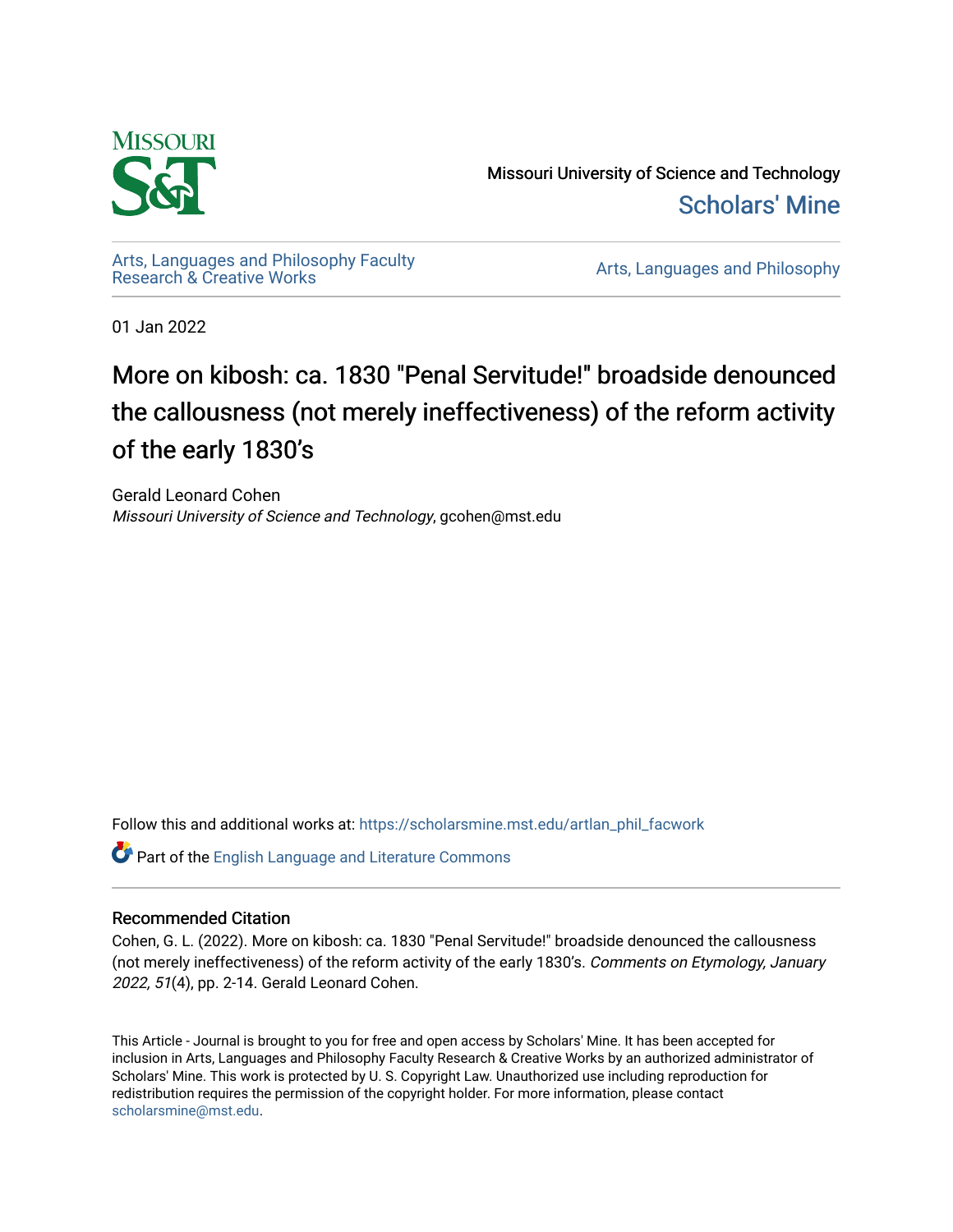# COMMENTS ON ETYMOLOGY

January 2022 Vol. 51, no. 4

 edited by Gerald Cohen Department of Arts, Languages, & Philosophy Missouri University of Science & Technology Rolla, MO 65409 Appears monthly, October – May; cost: \$16 per year Libraries, institutions: \$20 per year

# **CONTENTS**

| 1. GERALD COHEN: More on kibosh: ca. 1830 Penal Servitude!       |  |
|------------------------------------------------------------------|--|
| broadside denounced the callousness (not merely ineffectiveness) |  |
|                                                                  |  |
|                                                                  |  |

|  | 2. GERALD COHEN: Reprinting J. Peter Maher's 1980 newspaper |  |  |  |
|--|-------------------------------------------------------------|--|--|--|
|  |                                                             |  |  |  |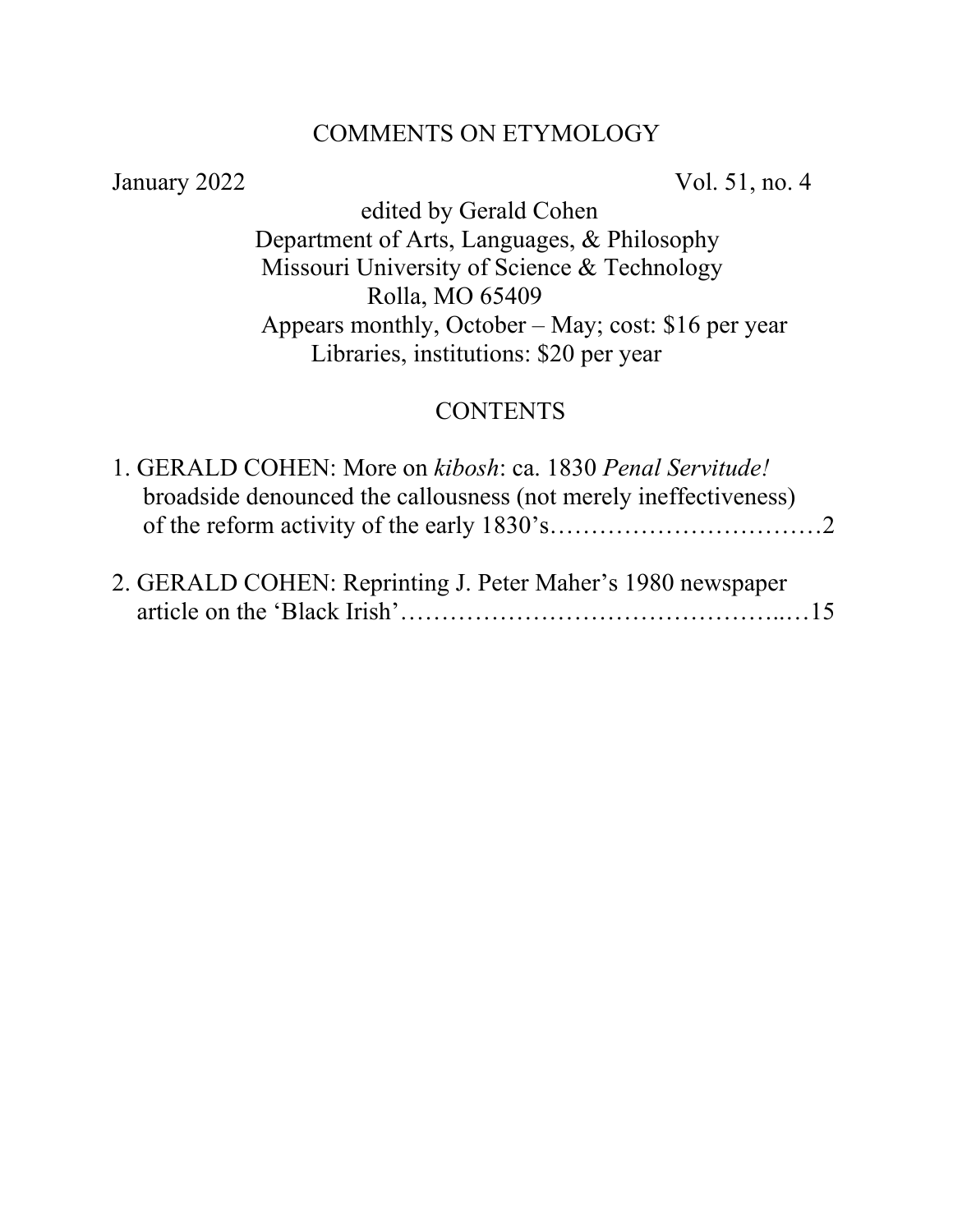# MORE ON *KIBOSH*: CA. 1830 *PENAL SERVITUDE!* BROADSIDE DENOUNCED THE CALLOUSNESS (NOT MERELY INEFFECT-IVENESS) OF THE REFORM ACTIVITY OF THE EARLY 1830'S

### Gerald Cohen

 Stephen Goranson deserves the lion's share of credit for clarifying the origin of *kibosh* (in 'put the kibosh on'), and Matthew Little deserves credit for interpreting the anonymous ca. 1830 broadside *Penal Servitude!*. He showed it to be a heavily sarcastic polemic against the Poor Law reform activity of the early 1830's, i.e., the changes proposed by the 1832 Royal Commission into the Operation of the Poor Laws and codified in the 1834 Poor Law Amendment Act (PLAA).

 I now have a footnote to add to the discussion: With more reading on the subject I've been taken aback by the sheer callousness of the Poor Law Amendment Act. The workhouses were de facto prisons ('Poor Law Bastilles'), families were split up to live and work in separate areas (men, women, boys, girls), the food allotted was insufficient, aid was reduced to women with children born out of wedlock, and the entire thrust of the effort was not to improve the lot of the poor but to reduce spending on them. This would be accomplished by requiring the poor to receive aid by living and working in the workhouses under such severe conditions that only the most destitute of the poor would apply.

 *Penal Servitude!* was a protest against this harshness, and 'kibosh', mentioned in the poem, came along for the ride, leading to slang 'put the kibosh on.' Contributions to the lexicon come in many forms; in this case, the callousness of the 1834 reforms played an important role, stimulating the writing of *Penal Servitude!* and inadvertently setting the stage for 'kibosh' to enter the English lexicon in 'put the kibosh on.' The callousness of the so-called reforms made the broadside more popular among the poor than broadsides on other topics, and this popularity was key to the spread of 'put the kibosh on.'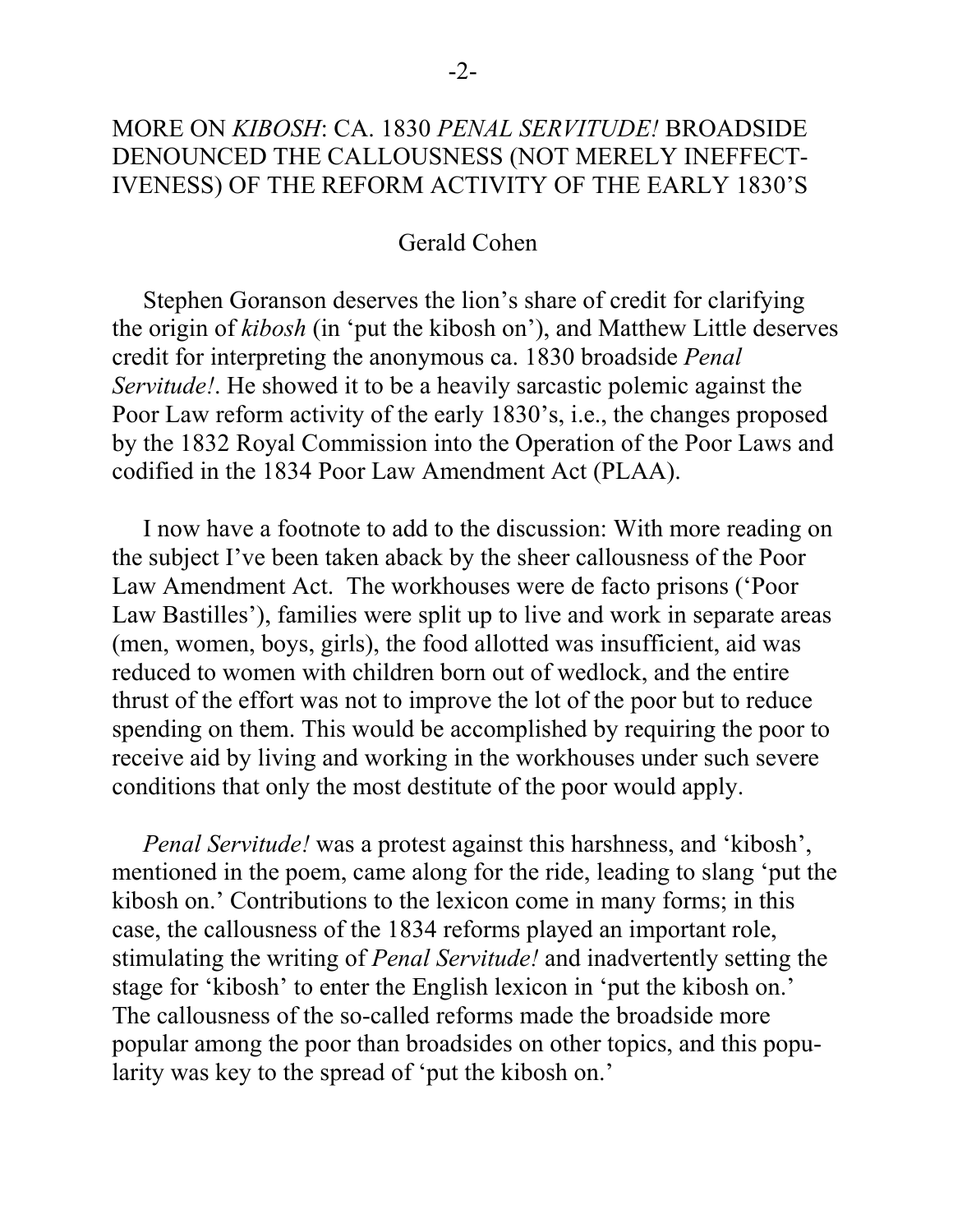# A FEW RELEVANT QUOTES FROM *PENAL SERVITUDE!*

 Bearing in mind the harsh conditions imposed by the PLAA, perhaps the author of the broadside was not totally unreasonable in preferring penal servitude in Australia: at least there one got three good meals a day:

> Where they feed you, and they clothe you, Better than a working man or soldier.

 And the harshness of the so-called reforms guaranteed the continued flourishing of criminal activity:

> Here's to be a deal of reformation, About reform you've often heard a fuss. And while you keep your paupers in starvation. You're sure to be surrounded with coves like us.

'Coves [guys] like us' – i.e., members of the criminal class. The implication here is that stealing by 'coves like us' was motivated by the need to survive. Then, almost as an afterthought, the poet thinks of one law-enforcement stratagem that would effectively end illegal activity in the prison:

> There is one little dodge I am thinking, That would put your profession all to smash, It would put on the kibosh like winking, That is if they was to introduce the lash.

 But kibosh (lash) or no kibosh, from the viewpoint of paupers life in Australian penal servitude is far better than life in England:

> But still I can't help laughing, When I see your paupers look so pale; There's thousands in the workhouse starving, While we live like lords in the jail.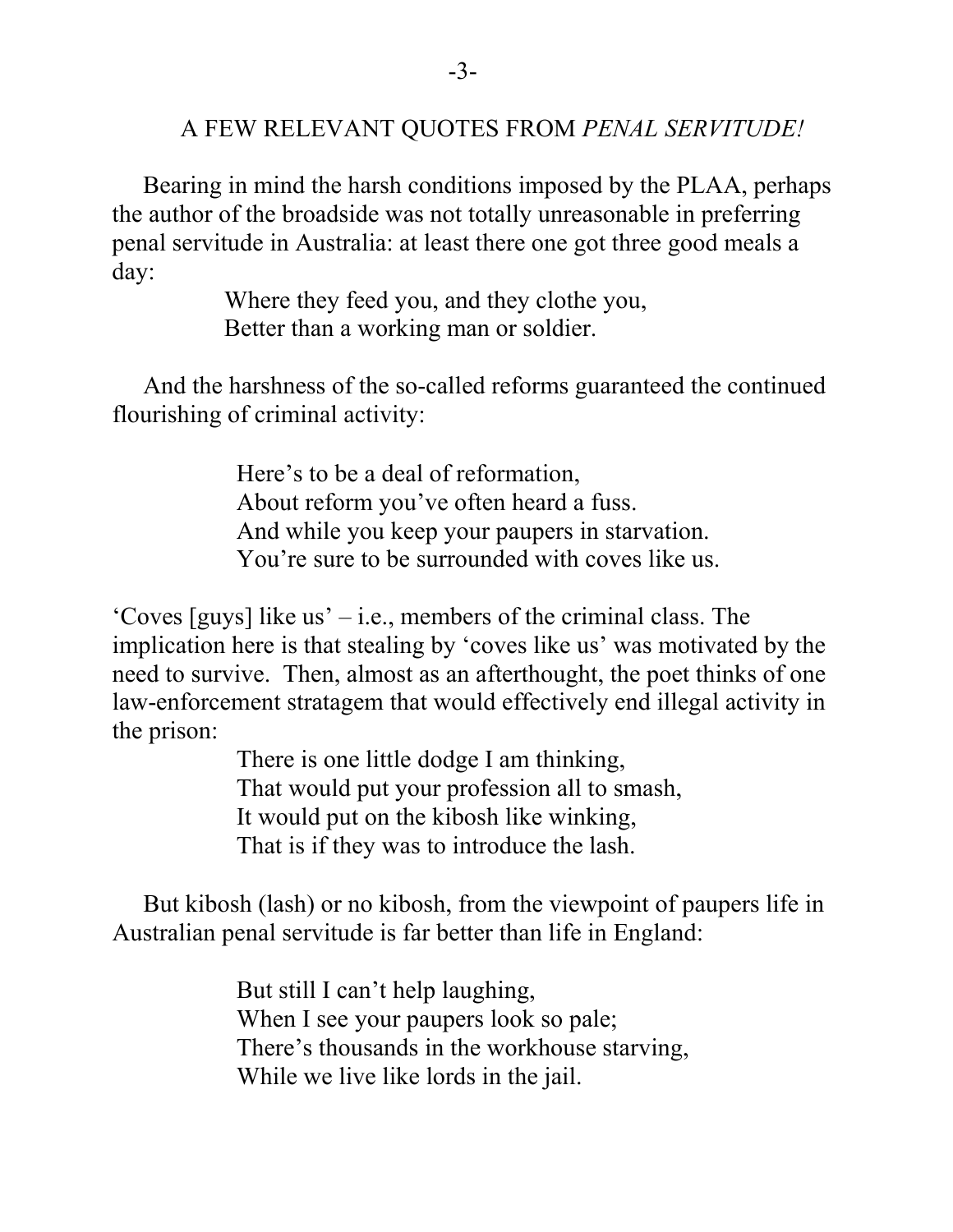And in direct reference to the union (amalgamation of workhouses, implemented in the 1834 Poor Law Amendment Act): Give me penal servitude before the Union.

### DETAILS PERTAINING TO THE ABOVE SUMMARY

#### TERM: 'POOR RATE'

 By way of background, the term 'poor rate' turns up in the discussion of aid to the poor, summarized briefly on the internet:

'In England and Wales the poor rate was **a tax on property levied in each parish, which was used to provide poor relief.** It was collected under both the Old Poor Law and the New Poor Law. It was absorbed into "general rate" local taxation in the 1920s, and has continuity with the currently existing Council Tax.'

> ROYAL COMMISSION INTO THE OPERATION OF THE POOR LAWS, 1832

From the internet:

'The 1832 Royal Commission into the Operation of the Poor Laws was a group set up to decide how to change the Poor Law systems in England and Wales. The group included Nassau Senior, a professor from Oxford University who was against the allowance system, and Edwin Chadwick, who was a Benthamite. The recommendations of the Royal Commission's report were implemented in the Poor Law Amendment Act 1834.'

### EXCERPTS FROM THE INTERNET ON THE 1834 POOR LAW AMENDMENT ACT

 The excerpts below (capitalized italics are mine) are from the following internet item:

[https://en.wikipedia.org/wiki/Poor\\_Law\\_Amendment\\_Act\\_1834](https://en.wikipedia.org/wiki/Poor_Law_Amendment_Act_1834)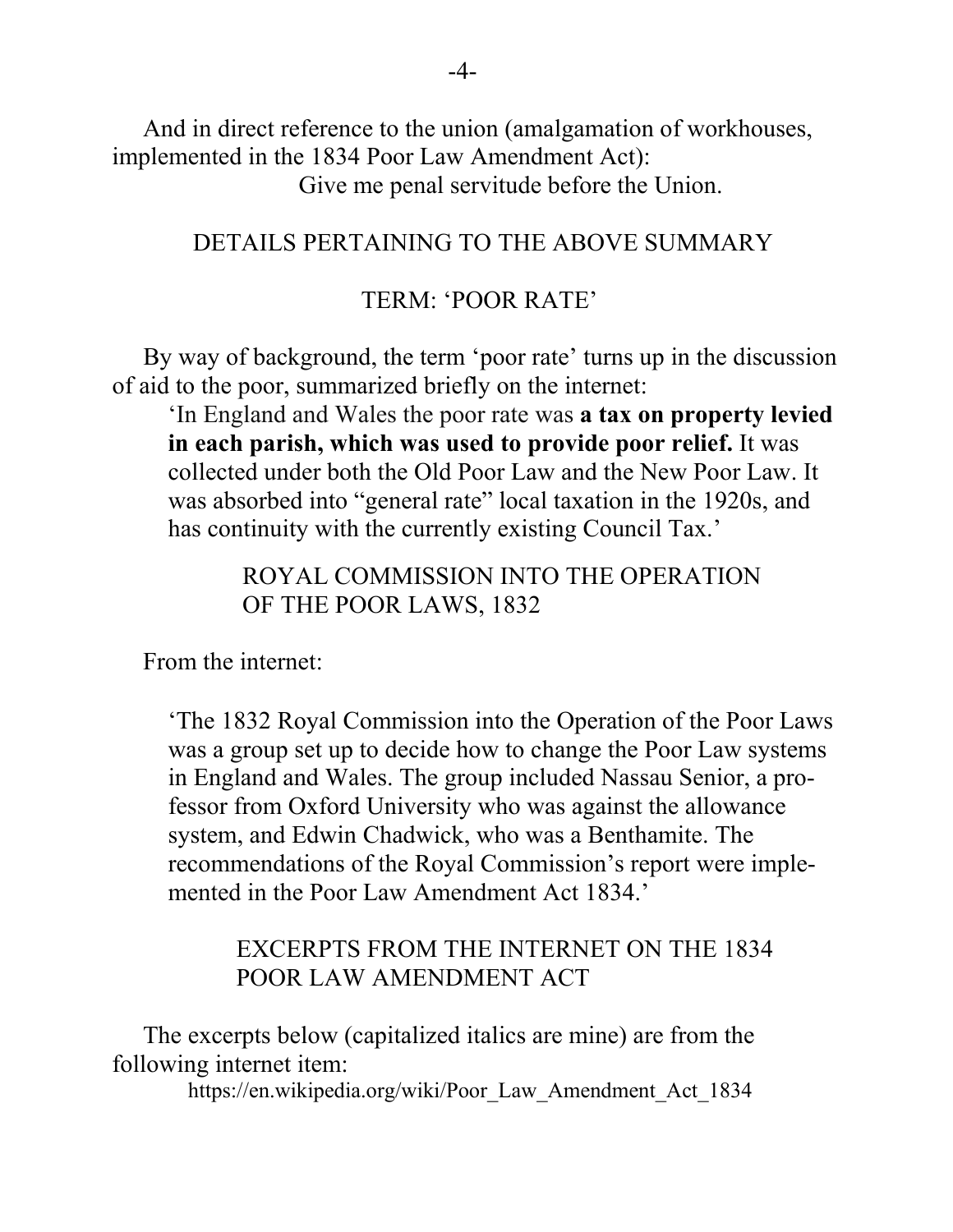1. 'Poor Law Amendment Act 1834 (PLAA) [widely known as the New Poor Law] is passed. The Act was intended to curb the cost of [poor](https://en.wikipedia.org/wiki/English_Poor_Laws)  [relief](https://en.wikipedia.org/wiki/English_Poor_Laws) and address abuses of the old system, prevalent in southern agricultural counties, by enabling a new system to be brought in under which *RELIEF WOULD ONLY BE GIVEN IN [WORKHOUSES,](https://en.wikipedia.org/wiki/Workhouse) AND CONDITIONS IN WORKHOUSES WOULD BE SUCH AS TO DETER ANY BUT THE TRULY DESTITUTE FROM [APPLYING](https://en.wikipedia.org/wiki/Poor_Law_Amendment_Act_1834) FOR RELIEF.*  The Act was passed by large majorities in Parliament, with only a few Radicals (such as [William Cobbett\)](https://en.wikipedia.org/wiki/William_Cobbett) voting against. …'

2. 'The Commission's recommendations were based on two principles. The first was [less eligibility:](https://en.wikipedia.org/wiki/Less_eligibility) *CONDITIONS WITHIN WORKHOUSES SHOULD BE MADE WORSE THAN THE WORST CONDITIONS OUTSIDE OF THEM SO THAT WORKHOUSES SERVED AS A DETERRENT, AND ONLY THE NEEDIEST WOULD CONSIDER ENTERING THEM.* The other was the "workhouse test": relief should only be available in the workhouse. Migration of rural poor to the city to find work was a problem for urban [ratepayers](https://en.wikipedia.org/wiki/Ratepayer) under this system, since it raised their poor rates. The Commission's report recommended sweeping changes…'

3. 'The **Poor Law Amendment Act 1834** (**PLAA**) known widely as the **New Poor Law**, was an [Act](https://en.wikipedia.org/wiki/Act_of_Parliament) of the [Parliament of the United](https://en.wikipedia.org/wiki/Parliament_of_the_United_Kingdom)  [Kingdom](https://en.wikipedia.org/wiki/Parliament_of_the_United_Kingdom) passed by the [Whig](https://en.wikipedia.org/wiki/British_Whig_Party) government of [Earl Grey.](https://en.wikipedia.org/wiki/Charles_Grey,_2nd_Earl_Grey) It completely replaced earlier legislation based on the [Poor Law of 1601](https://en.wikipedia.org/wiki/Elizabethan_Poor_Law_1601) and attempted to fundamentally change the [poverty relief system](https://en.wikipedia.org/wiki/Social_security) in England and Wales (similar changes were made to the [poor law](https://en.wikipedia.org/wiki/Poor_law) for Scotland in 1845). It resulted from the [1832 Royal Commission into the Operation of the Poor](https://en.wikipedia.org/wiki/1832_Royal_Commission_into_the_Operation_of_the_Poor_Laws)  [Laws,](https://en.wikipedia.org/wiki/1832_Royal_Commission_into_the_Operation_of_the_Poor_Laws) … The Act was passed two years after the [1832 Reform](https://en.wikipedia.org/wiki/1832_Reform_Act)  [Act](https://en.wikipedia.org/wiki/1832_Reform_Act) extended the [franchise](https://en.wikipedia.org/wiki/Suffrage) to middle class men. Some historians have argued that this was a major factor in the PLAA being passed.'

4. 'The Act has been described as "the classic example of the fundamental Whig[-Benthamite](https://en.wikipedia.org/wiki/Benthamite) reforming legislation of the period". Its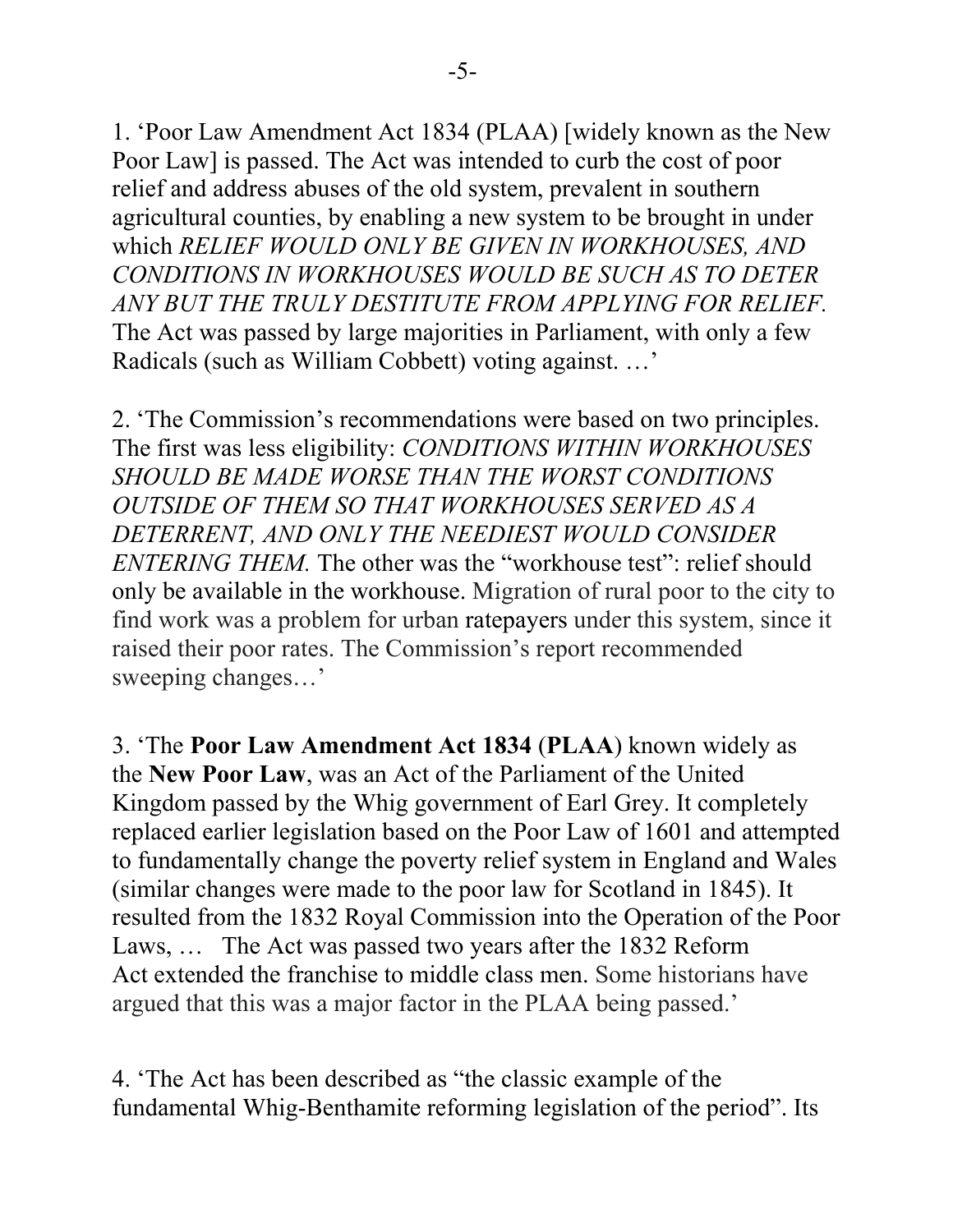theoretical basis was [Thomas Malthus'](https://en.wikipedia.org/wiki/Thomas_Malthus)s principle that population increased faster than resources unless checked, the ["iron law of wages"](https://en.wikipedia.org/wiki/Iron_law_of_wages) and [Jeremy Bentham'](https://en.wikipedia.org/wiki/Jeremy_Bentham)s doctrine that people did what was pleasant and would tend to claim relief rather than working.'

5. 'Different classes of paupers should be segregated; to this end, parishes should pool together in *UNIONS,* with each of their poorhouses dedicated to a single class of paupers and serving the whole of the *UNION*. *"[T]HE SEPARATION OF MAN AND WIFE WAS NECESSARY, IN ORDER TO ENSURE THE PROPER REGULATION OF WORKHOUSES."*

 'In practice, most existing workhouses were ill-suited to the new system (characterised by opponents as locking up the poor in "Poor Law Bastilles"), and *MANY POOR LAW UNIONS SOON FOUND THAT THEY NEEDED A NEW PURPOSE-BUILT UNION WORKHOUSE. THEIR PURPOSE BEING TO SECURELY CONFINE LARGE NUMBERS OF THE LOWER CLASSES AT LOW COST, THEY NOT UNNATURALLY LOOKED MUCH LIKE PRISONS.*

 'The new system would be undermined if different unions treated their paupers differently; there should therefore be a central board with powers to specify standards and to enforce those standards;…

[For diagram see next page.]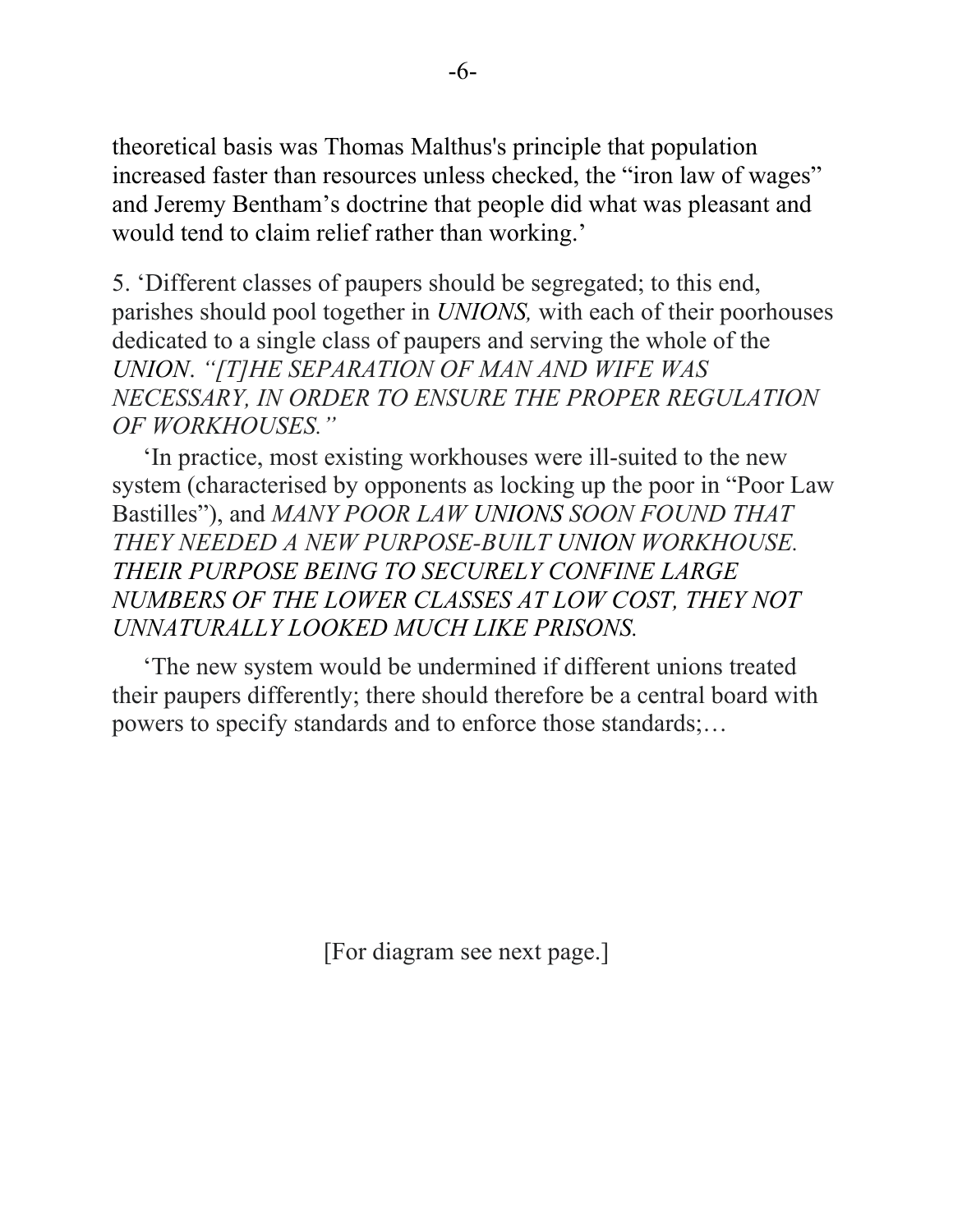

A "Poor Law Bastille": 1835 model design of a workhouse to hold 300 paupers...



[G. Cohen: The tiny print in the four large rectangles says]: (top left): WOMEN'S YARD (bottom left): GIRLS YARD (top right): MENS YARD (bottom right); BOY'S YARD]

6. '*MOTHERS OF ILLEGITIMATE CHILDREN SHOULD RECEIVE MUCH LESS SUPPORT;* poor-law authorities should no longer attempt to identify the fathers of illegitimate children and recover the costs of child support from them.

 'It was argued that penalising fathers of illegitimate children reinforced pressures for the parents of children conceived out of wedlock to marry, and generous payments for illegitimate children indemnified the mother against failure to marry. "The effect has been to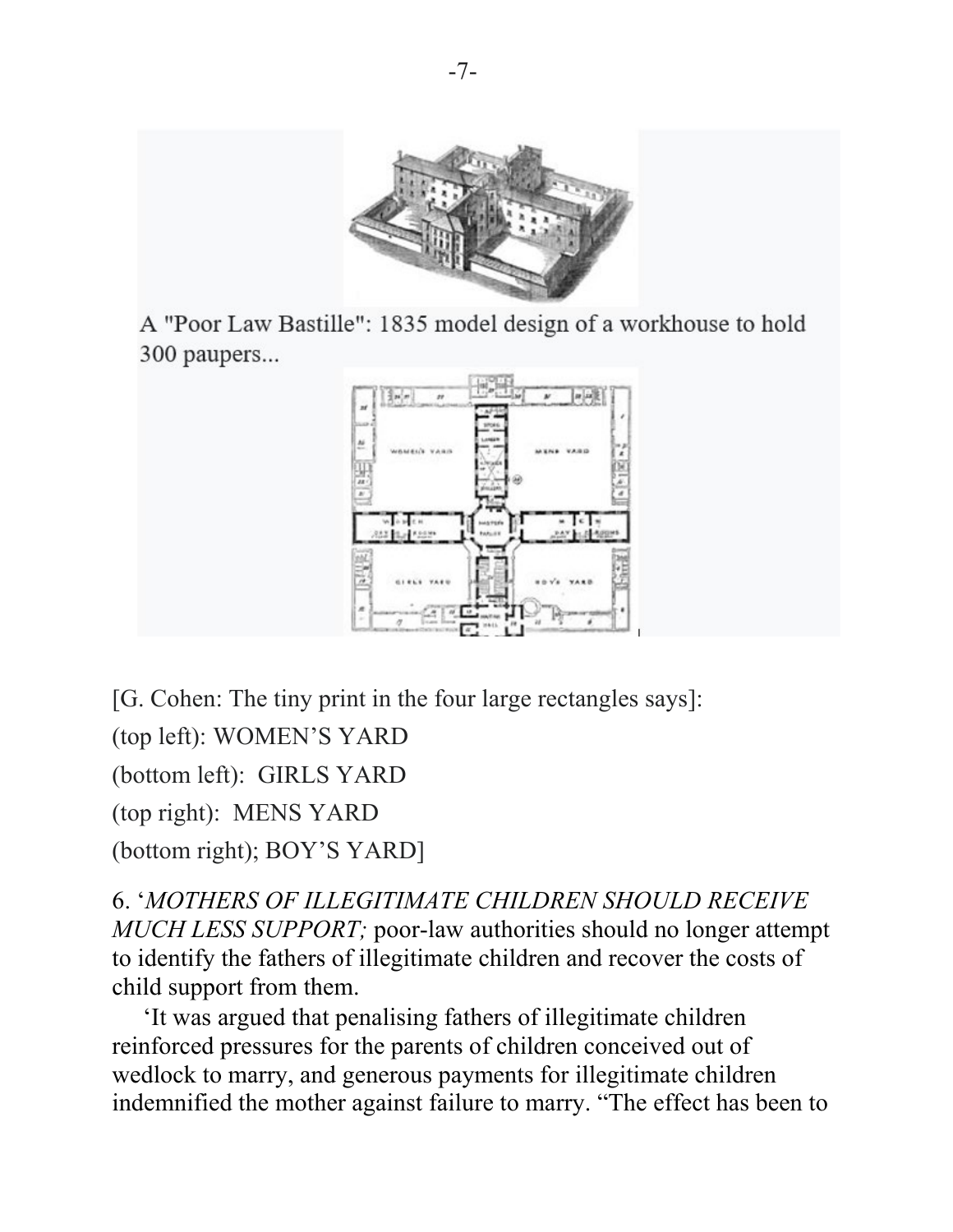promote bastardy; to make want of chastity on the woman's part the shortest road to obtaining either a husband or a competent maintenance; and to encourage extortion and perjury".'

 'In the North of England particularly, there was fierce resistance; the local people considered that the existing system there was running smoothly. They argued that the nature of cyclical unemployment meant that any new workhouse built would be empty for most of the year and thus a waste of money. However, the unlikely union between property owners and paupers did not last, and opposition, though fierce, eventually petered out. In some cases, this was further accelerated as the protests very successfully undermined parts of the Amendment Act and [those parts] became obsolete.<sup>'</sup>

# 7. EXCERPT FROM PAT THANE'S 1978 ARTICLE 'WOMEN AND THE POOR LAW IN VICTORIAN AND EDWARDIAN ENGLAND'

 'The legislation of 1834 was the work of political economist Nassau Senior, the bureaucratic reformer Edwin Chadwick, and the experienced administrator of a rigorous Poor Law regime in a Suffolk workhouse, George Nicholls. These policy-makers recognized the existence of a category of "non able-bodied", "deserving" poor which included the sick, the aged, children and the mad. This group, they believed could not be expected to support themselves by work and could not be described as work-shy dependents upon the public purse. These, the Law of 1834 allowed, could be granted outdoor relief, a weekly dole upon which they could support themselves, or be supported, in their own homes; or if they needed institutional care, they could be cared for in the workhouse, but under a separate, more relaxed regime than was allowed to the "able-bodied".

 'However, these policy-makers of 1834 identified the unemployed male "able-bodied" worker as the central problem of poverty at that time. They assumed that much unemployment was voluntary and could be substantially reduced in an expanding economy by encouraging men to find work. They took for granted the universality of the stable twoparent family, primarily dependent upon the father's wage, and the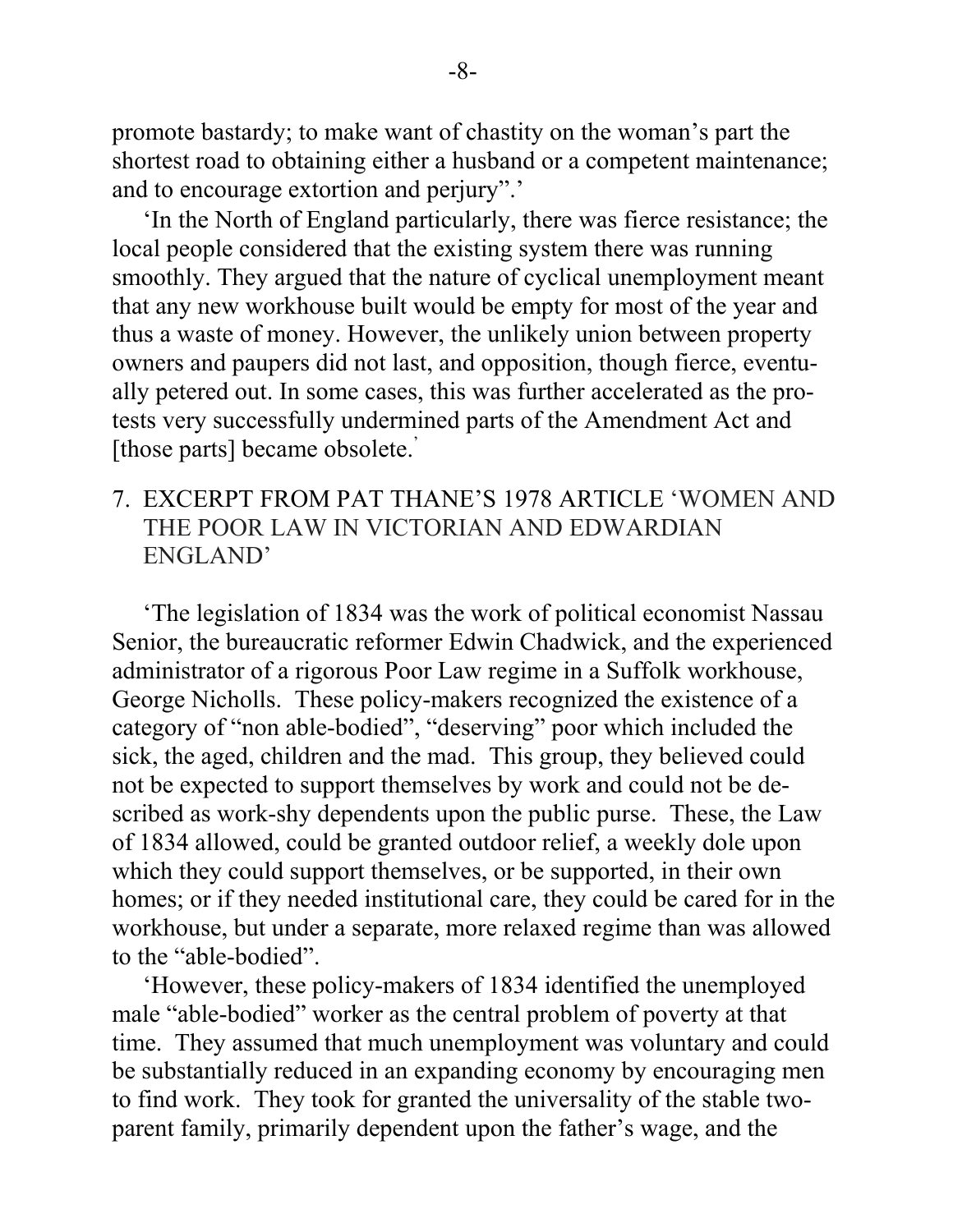primacy of the family as a source of welfare. Hence the poverty of women and children was thought to be remediable by the increased earnings of husbands and fathers. THESE WERE ASSUMPTIONS QUITE INCOMPATIBLE WITH THE REALITIES OF THE 1830s, OF INDUSTRIAL LOW PAY AND RECURRENT UNEMPLOY-MENT, AND EARLY OR SUDDEN DEATH. MANY DESERTED OR ABANDONED WOMEN WERE LEFT TO SUPPORT CHILD-REN OR OTHER DEPENDENTS ON LESS THAN SUBSISTENCE WAGES.'

### 8. OPPOSITION TO THE POOR LAW ACT:

https://en.wikipedia.org/wiki/Poor\_Law\_Amendment\_Act\_1834

 'FIERCE HOSTILITY AND ORGANISED OPPOSITION FROM WORKERS, POLITICIANS AND RELIGIOUS LEADERS EVENT-UALLY LED TO THE AMENDMENT ACT BEING AMENDED, REMOVING THE VERY HARSH MEASURES OF THE WORK-HOUSES TO A CERTAIN DEGREE*.* The [Andover workhouse scandal,](https://en.wikipedia.org/wiki/Andover_workhouse_scandal) in which conditions in the [Andover](https://en.wikipedia.org/wiki/Andover,_Hampshire) Union Workhouse were found to be inhumane and dangerous, prompted investigation by a Commons select committee, whose report commented scathingly on the dysfunctionality of the Poor Law Commission. As a consequence Government legislation replaced the Poor Law Commission with a [Poor Law Board](https://en.wikipedia.org/wiki/Poor_Law_Board) under much closer government supervision and parliamentary scrutiny.

 ['CHARLES DICKENS'](https://en.wikipedia.org/wiki/Charles_Dickens) NOVEL [OLIVER TWIST](https://en.wikipedia.org/wiki/Oliver_Twist) HARSHLY CRITICISES THE POOR LAW. IN 1835 SAMPLE DIETARY TABLES WERE ISSUED BY THE POOR LAW COMMISSIONERS FOR USE IN UNION WORKHOUSES. DICKENS DETAILS THE MEAGRE DIET OF OLIVER'S WORKHOUSE AND POINTS IT UP IN THE FAMOUS SCENE OF THE BOY ASKING FOR MORE. DICKENS ALSO COMMENTS SARCASTICALLY ON THE NOTORIOUS MEASURE WHICH CONSISTED IN SEPARATING MARRIED COUPLES ON ADMISSION TO THE WORKHOUSE: "INSTEAD OF COMPELLING A MAN TO SUPPORT HIS FAMILY [THEY] TOOK HIS FAMILY FROM HIM, AND MADE HIM A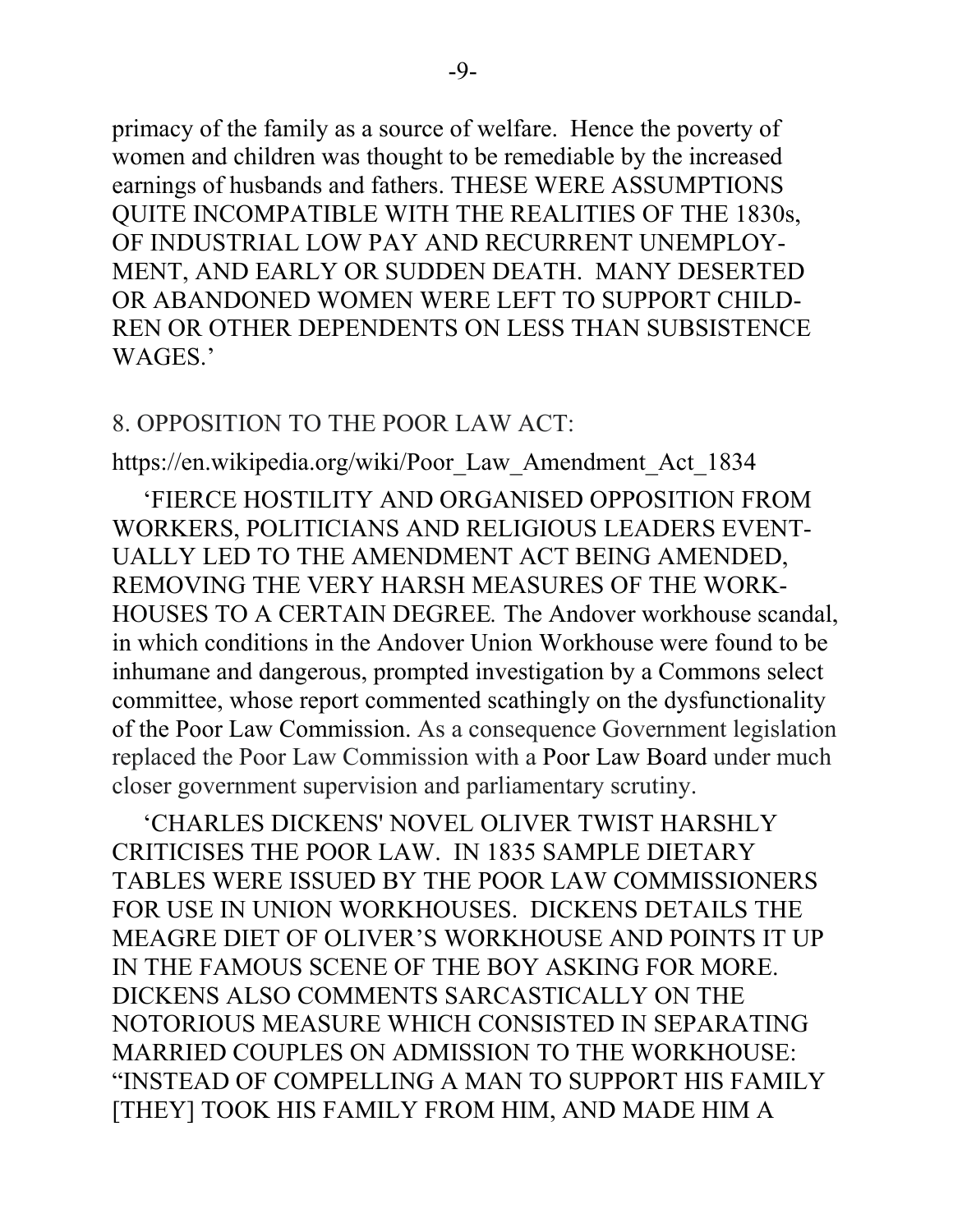BACHELOR!" LIKE THE OTHER CHILDREN, OLIVER WAS "DENIED THE BENEFIT OF EXERCISE" AND COMPELLED TO CARRY OUT THE MEANINGLESS TASK OF UNTWISTING AND PICKING OLD ROPES ALTHOUGH HE HAD BEEN ASSURED THAT HE WOULD BE "EDUCATED AND TAUGHT A USEFUL TRADE."

 $*$  \* \* \* \*

# FOR EASY REFERENCE: THE UNDATED *PENAL SERVITUDE!* BROADSIDE WHICH CONTAINS 'PUT ON THE KIBOSH' [SIC]

# PENAL SERVITUDE!

 I have just arrived from Australia, Where I have been for change of air; And, chaps, I have just come to tell you, That there is a lot of jolly living over there.

# CHORUS.

 Where they feed you, and they clothe you, Better than a working man or soldier-- Penal servitude is the sort of life for me; Then we do a bit of work just a portion of the day, And then we go to church upon a Sunday, O. Man O, my yar, yar, yar, yar! Give me penal servitude before the Union.

 Four years ago at the Old Bailey, The Jury found me guilty, I believe; For ten years across the sea they sent me, But I soon gets the ticket of leave.

 As on my little game you've put a stopper, For a time they've collar'd all in vain,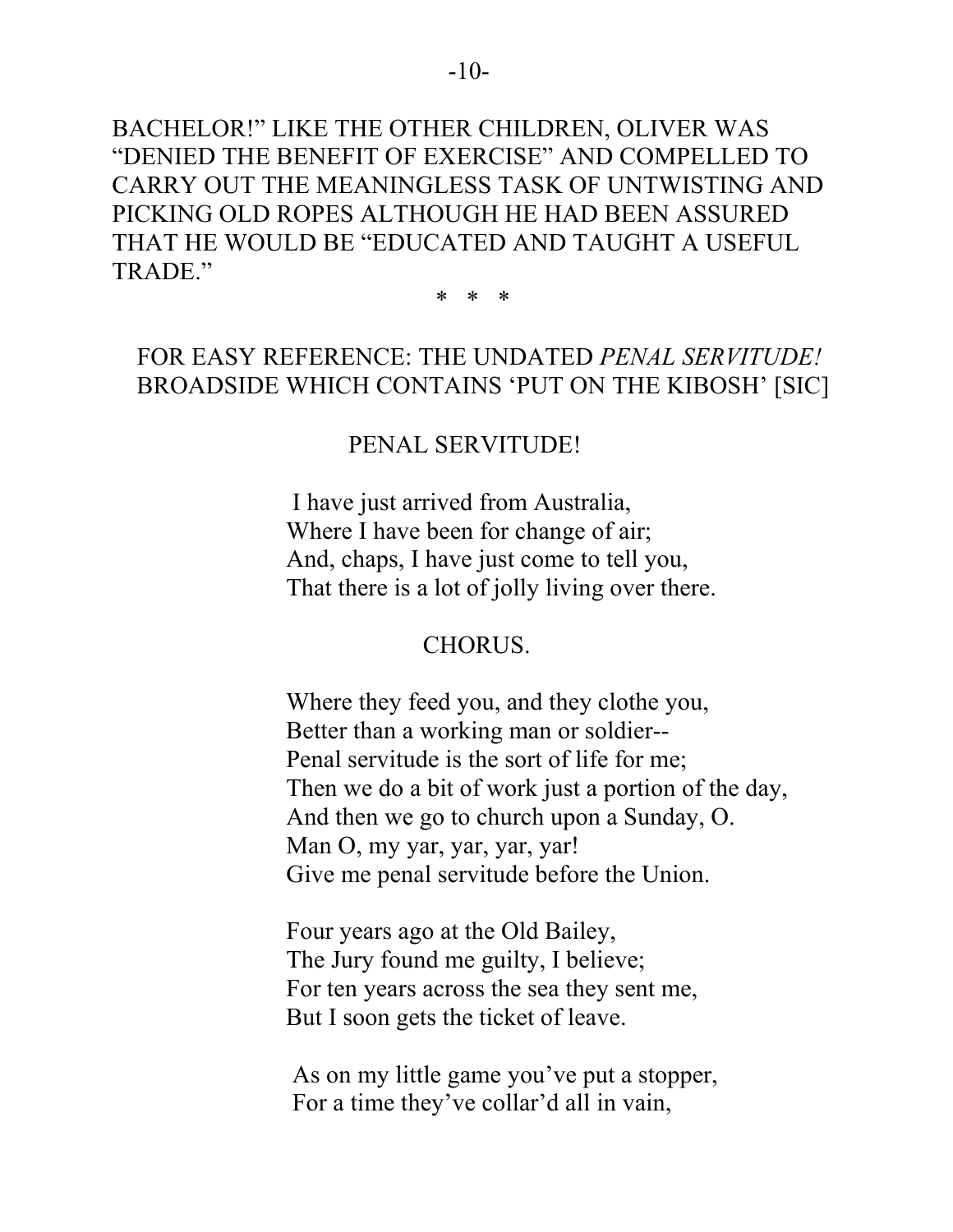If I cannot earn an honest copper, I'm in for penal servitude again.

 Here's to be a deal of reformation, About reform you've often heard a fuss. And while you keep your paupers in starvation. You're sure to be surrounded with coves like us.

 The Bobbies are sometimes very useful, He can be either absent, deaf, or blind; And if you're collared by the handful, A comfortable home you're sure to find.

 There is one little dodge I am thinking, That would put your profession all to smash, It would put on the kibosh like winking, That is if they was to introduce the lash.

 But still I can't help laughing, When I see your paupers look so pale; There's thousands in the workhouse starving, While we live like lords in the jail.

 It was cracking of a crib that they nailed me, The swag was worth a thousand to me; From business I thought of retiring, when they collared me, And sent me across the sea.

 If when home you are returning, If a Bobby sees you he is on your track, He prevents you getting an honest living, So to your old trade you must go back.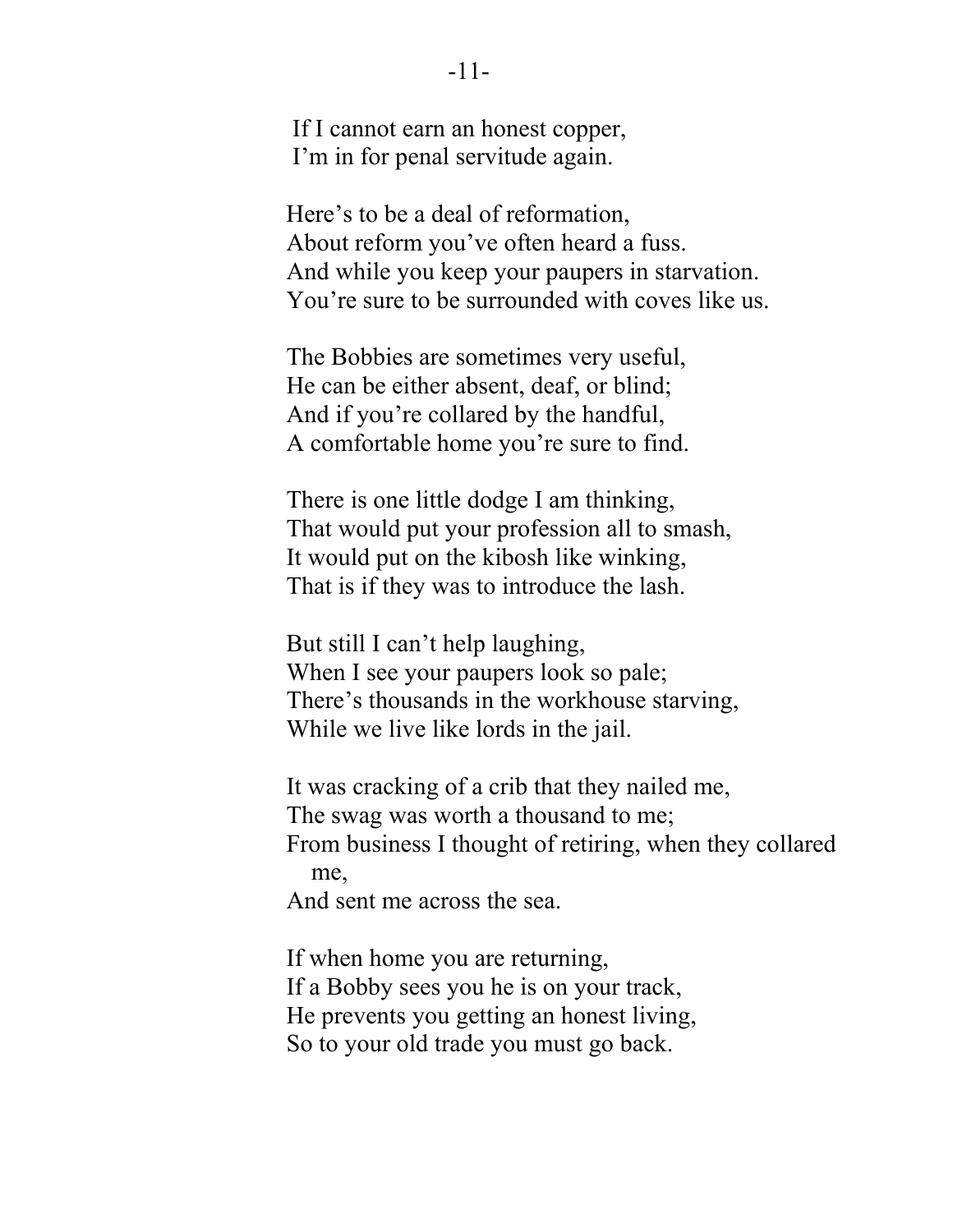### SELECTED REFERENCES

Adams, Michael 2020. Review of three books, one of which is *Origin of Kibosh* by Gerald Cohen, Stephen Goranson, and Matthew Little. (New York: Routledge), officially dated as 2018, but appeared already in late 2017. *Dictionaries* (Journal of the Dictionary Society of North America) vol. 41, #2, pp. 289-298. See especially pp. 291-294 for review of *Origin of Kibosh*.

Blaug, Mark 1963. The Myth of the Old Poor Law and the Making of The New. *Journal of Economic History* 23, pp. 151–84.

Boyer, George R. 2006. *An Economic History of the English Poor Law, 1750-1850*. Cambridge U. Pr.

Brundage, Anthony 1978. *The Making of the New Poor Law: The Politics of Inquiry, Enactment, and Implementation, 1832-1839*.

- Cohen, Gerald 2021. News item: recent review of *Origin Of Kibosh. Comments on Etymology,* vol. 50, #5, Feb. 2021, pp. 4-8.
- Cohen, Gerald, Stephen Goranson, and Matthew Little 2017. *Origin of 'Kibosh'*: Routledge Studies in Etymology. (London and New York: Routledge; Taylor & Francis). ISBN 9781138628953. The book gives 2018 as the date of publication, but it was in fact available already by mid-October 2017. And for a review of the book, see Adams 2020 above.

\_\_\_\_\_\_\_\_\_\_\_\_\_\_\_\_\_\_\_\_\_\_\_2018a. Update on research into *put the kibosh on. Comments on Etymology*, vol. 47, #5-6 (Feb./March 2018), pp. 10-30. \_\_\_\_\_\_\_\_\_\_\_\_\_\_\_\_\_\_\_\_\_\_\_2018b. Compiled evidence that *kibosh* originally referred to a whip. *Comments on Etymology*, vol. 47, #8 (May 2018),

 pp. 3-6. \_\_\_\_\_\_\_\_\_\_\_\_\_\_\_\_\_\_\_\_\_\_\_2018c. Update #2 on research into *put the kibosh*

 *on*. *Comments on Etymology*, vol. 48, no. 1 (Oct. 2018), 23 pages. \_\_\_\_\_\_\_\_\_\_\_\_\_\_\_\_\_ 2019. Update #3 on research into *put the kibosh*

 *on*. *Comments on Etymology*, vol. 48, no. 4-5 (Jan./Feb. 2019), pp. 17-33.

\_\_\_\_\_\_\_\_\_\_\_\_\_\_\_\_\_\_\_\_\_\_\_\_2019, *Kibosh* update, #4 (compilation). *Comments on Etymology*, vol. 48, #8 (May 2019), 50 pages.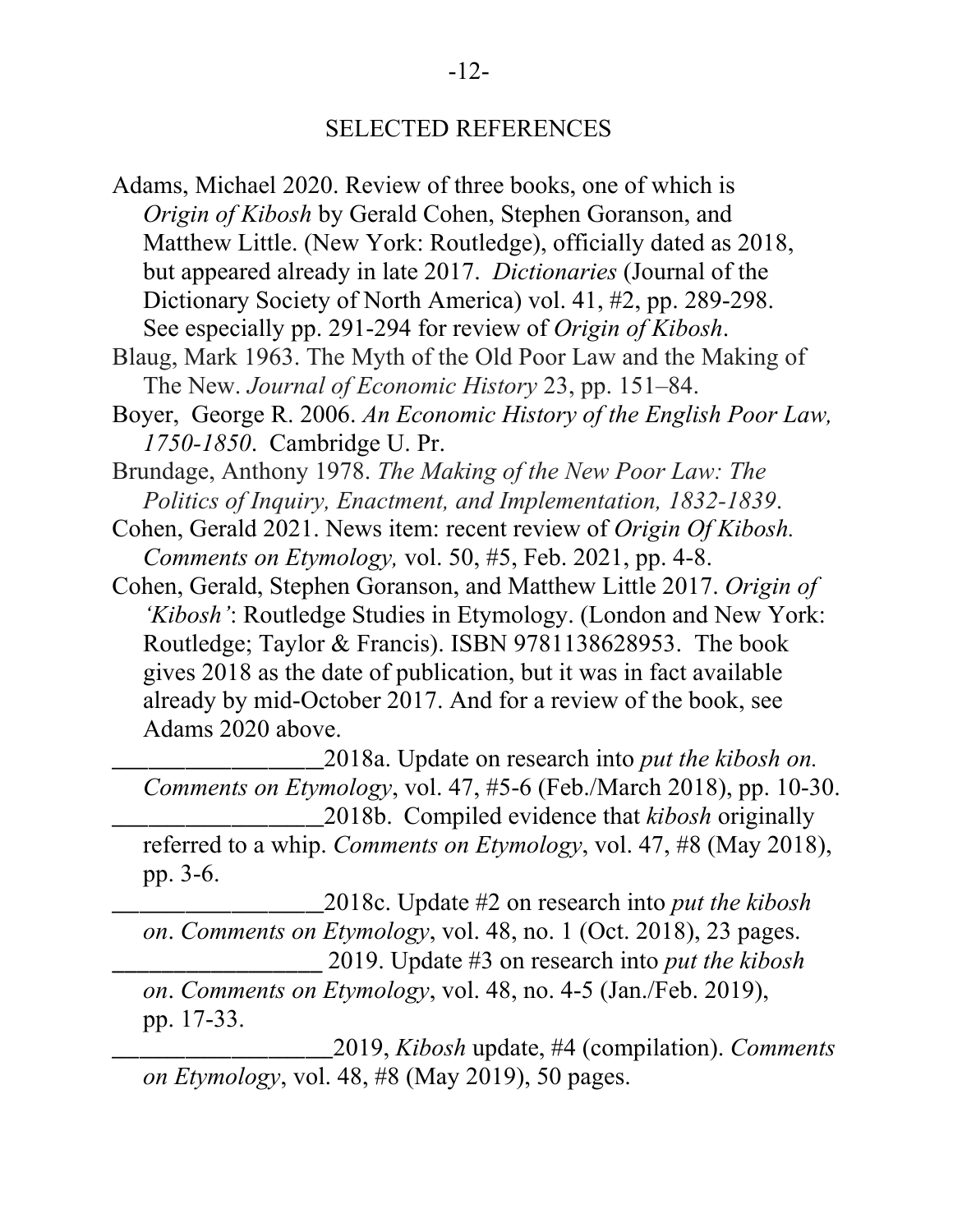\_\_\_\_\_\_\_\_\_\_\_\_\_\_\_\_\_\_\_\_\_\_\_\_2020a. Revisit to *kibosh* – rejecting the Irish 'cap of death' etymology. *Comments on Etymology*, vol. 49, #5 (Feb. 2020), pp. 2-13.

\_\_\_\_\_\_\_\_\_\_\_\_\_\_\_\_\_\_\_\_\_\_\_\_2020b. Revisit to *kibosh* – *OED3*'s tentative consideration of a Yiddish origin for 'kibosh' in 'put the kibosh on' should be definitively set aside. *Comments on Etymology*, vol. 49, #6, (March 2020), pp. 2-13.

Dickens, Charles 1966. *Oliver Twist*. London: Penguin Books. pp. 54ff. Dodson, Stephen 2018. -- He edits the blog languagehat.com, which for several years contained items on *kibosh*. The latest one, June 15, 2018, says:

'Yes, while I think everyone's first reaction to the *kibosh* = whip idea is that it feels implausible, the evidence presented in the book is quite compelling.'

And:

 'I wish there could be such a volume for every word with an interesting etymology.'

Durbach, Najda 2013. Roast Beef, the New Poor Law, and the British Nation, 1834–1863. *Journal of British Studies* 52.4, pp. 963–89.

Englander, David 2014. *Poverty and Poor Law Reform in Nineteenth- Century Britain, 1834–1914: From Chadwick to Booth*. Routledge.

Finer, Samuel Edward 1952. *The Life and Times of Sir Edwin Chadwick.* languagehat.com – See above: Dodson, Stephen.

Lees, Lynn Hollen 1998. *The Solidarities of Strangers: The English Poor Laws and the People, 1700–1948* (Cambridge U. Pr.)

Liberman, Anatoly 2017. Etymology Gleanings For November 2017. (online). Two favorable comments here are:

- 1. '…I believe that monographs like *Origin of Kibosh* are of great value. Specialists know that similar books, those on *ginger, shyster*, and *hot dog* among them, exist. Now *kibosh* has joined that venerable series.'
- 2. '…Read *Origin of Kibosh*, and you will indeed be instructed and amused.'

2018. Etymology Gleanings For October 2018. (online). --- Includes this sentence: 'The three authors [Cohen,